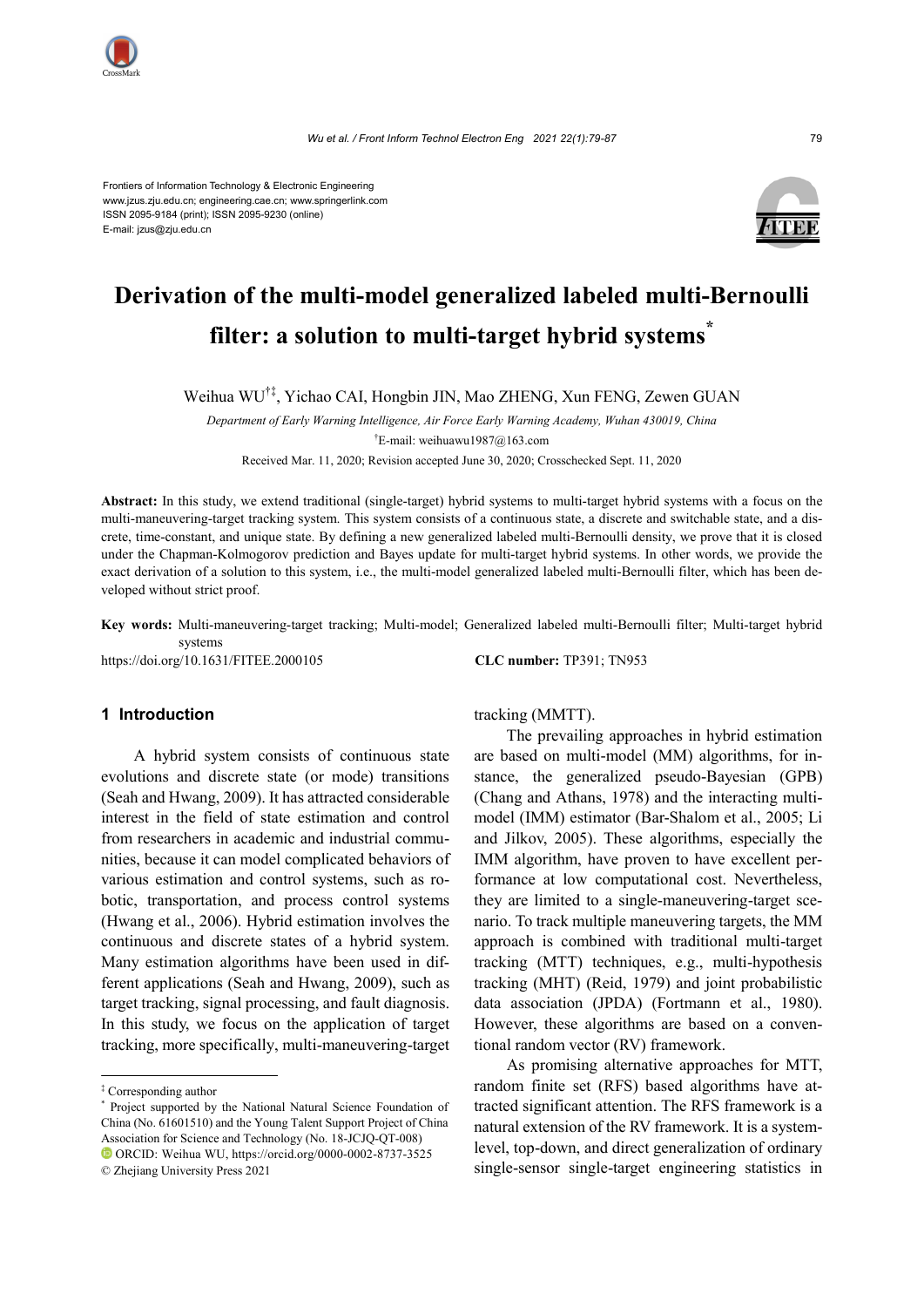the realm of multi-sensor multi-target detection and tracking, and provides powerful new conceptual and computational methods for dealing with multi-sensor multi-target detection and tracking problems (Mahler, 2014). For example, RFS algorithms can solve the problem of simultaneous estimation of target states and the target number. Hence, it is suitable for the MTT problem. However, conventional RV-based methods need to heuristically decompose the MTT problem into track management and state filtering. The target states are estimated through state filtering, and the number of targets can be estimated through track management.

Under the RFS framework, many well-known MTT algorithms have been developed, including the probability hypothesis density (PHD) (Vo BN and Ma, 2006), cardinalized PHD (CPHD) (Vo BT et al., 2007), multi-Bernoulli (MB) filter (the cardinality balanced multi-target multi-Bernoulli (CBMeMBer) filter) (Vo BT et al., 2009), labeled MB (LMB) (Reuter et al., 2014), marginalized GLMB (M-GLMB) (the marginalized *δ*-GLMB (M*δ*-GLMB)) (Papi et al., 2015), and generalized LMB (GLMB) filter (also named the Vo-Vo filter) (Vo BT and Vo, 2013; Vo BN et al., 2014, 2017). Meanwhile, many studies combine the MM and RFS algorithms to solve the MMTT problem, e.g., MM-PHD (Punithakumar et al., 2008; Pasha et al., 2009; Wood, 2011; Sithiravel et al., 2016), MM-CPHD (Georgescu and Willett, 2012; Mahler, 2012), MM-MB (Dunne and Kirubarajan, 2013; Yang et al., 2013), MM-LMB (Reuter et al., 2015), and MM-GLMB (Jiang et al., 2016; Punchihewa et al., 2016; Punchihewa, 2017; Yi et al., 2017). The MM-GLMB filter is expected to have better tracking performance than the MM versions of other approximate RFS approaches, because the GLMB filter is the first analytical solution to the multi-target Bayesian filter (Mahler, 2007).

In these approaches, the continuous kinematic state is augmented with an additional discrete mode state, and the mode state evolves as a Markov process with constant mode transition probabilities independent of the continuous state. Applications of the augmented state method to PHD, CPHD, and MB filters are straightforward since the structures of these filters are relatively simple. For example, the intensity of the PHD filter is a function only on the singletarget state space. However, the GLMB filter is more complex and involves a labeled multi-target state space. One of the important properties of the GLMB filter is that the GLMB density is closed under the Chapman-Kolmogorov prediction and Bayes update (Vo BT and Vo, 2013). It is unknown whether directly incorporating an augmented discrete state will change the closure property of the GLMB filter. Furthermore, this question has not been answered (Jiang et al., 2016; Punchihewa et al., 2016; Punchihewa, 2017; Yi et al., 2017) although the MM-GLMB filter was proposed. The motivation of this study is to address this problem. By defining a new H-GLMB (a GLMB for hybrid systems) density, we will prove that the H-GLMB density is closed under the Chapman-Kolmogorov prediction and Bayes update for multi-target hybrid systems.

## **2 Notations and definitions**

Symbols commonly used in the labeled RFS context are adopted throughout this paper (Vo BT and Vo, 2013; Vo BN et al., 2014). A finite set of interesting states is denoted as  $X = \{x_1, x_2, ..., x_{|X|}\}\)$ , and its cardinality is denoted by |*X*|. For each  $x_i \in X$  (*i*=1, 2, …,  $|X|$ ,  $x_i \triangleq [\xi, \mu, l]$ , where  $\xi \in \mathbb{X}$ ,  $\mu \in \mathbb{U}$ , and  $l \in \mathbb{L}$ denote a continuous vector (e.g., a kinematic state), a discrete and switchable mode variable (e.g., a mode state), and a discrete, time-constant, and unique label variable (e.g., an ID state), respectively, and  $X$ ,  $U$ , and  $\mathbb{L}$  denote the continuous state space, discrete mode space, and discrete and unique label space, respectively.  $F(\mathbb{X})$  is the collection of finite subsets of  $X$ , and  $F_n(X)$  denotes  $F(X)$  with  $X$  having exactly *n* elements.  $\Delta(X) = \delta_{|X|}(|L(X)|)$  denotes the distinct label indicator, where  $L : \mathbb{X} \times \mathbb{U} \times \mathbb{L} \rightarrow \mathbb{L}$  is the projection of  $L(\xi, \mu, l)=l$  and  $L(X) \triangleq$  ${l : (\xi, \mu, l) \in X}$ .  $\delta$  is the generalized Kronecker delta (i.e.,  $\delta_Y(X)=1$  if  $X=Y$ , and  $\delta_Y(X)=0$  otherwise), and supports arbitrary arguments such as sets, vectors, and integers.  $1_{\text{L}}(\cdot)$  represents the indicator function of  $\mathbb{L}$ . The multi-target exponential is defined by  $f^X = \prod_{x \in X} f(x)$  with  $h^{\emptyset} = 1$ .

For any real-valued functions  $h: \mathbb{X} \times \mathbb{L} \rightarrow \mathbb{R}$ and  $f: F(\mathbb{X} \times \mathbb{L}) \to \mathbb{R}$ , the conventional vector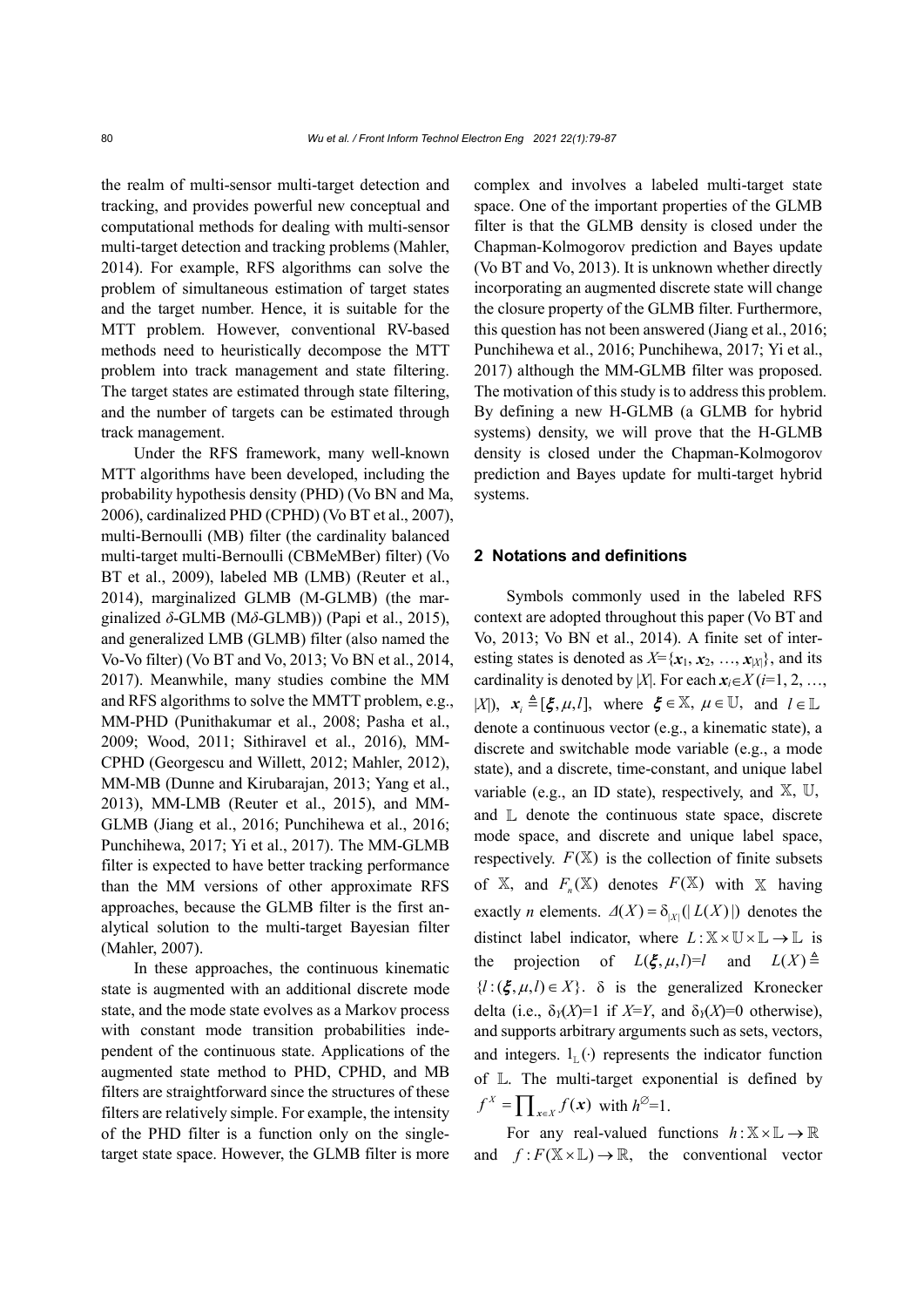integral and set integral are defined by (Vo BT and Vo, 2013)

$$
\int h(x)dx \triangleq \sum_{l \in \mathbb{L}} \int_{\mathbb{X}} h(\xi, l) d\xi, \tag{1}
$$

$$
\int f(X)\delta X
$$
  
\n
$$
\triangleq \sum_{n=0}^{\infty} \frac{1}{n!} \sum_{(l_1,\cdots,l_n)\in\mathbb{L}^n} \int_{\mathbb{X}^n} f(\{(\xi_1,l_1),\cdots,(\xi_n,l_n)\}) d(\xi_1,\cdots,\xi_n).
$$
\n(2)

To derive the MM-GLMB filter, the standard inner product, which is defined by  $\langle \alpha, \beta \rangle = \int \alpha(x) \beta(x) dx$ for real-valued functions  $\alpha$  and  $\beta$ , or defined by  $\langle \alpha, \beta \rangle = \sum_{i=0}^{\infty} \alpha(i) \beta(i)$  for real sequences  $\alpha$  and  $\beta$ , is generalized for functions  $\alpha$  and  $\beta$  whose arguments consist of continuous and discrete variables. The generalized inner product is defined by

$$
\langle \alpha, \beta \rangle = \langle \alpha(\cdot, \cdot), \beta(\cdot, \cdot) \rangle \triangleq \sum_{\mu} \int \alpha(\xi, \mu) \beta(\xi, \mu) d\xi. (3)
$$

Accordingly, the conventional vector integral and set integral need to be extended, and the extended vector integral and set integral including the mode variables are defined as follows:

$$
\int h(x)dx \triangleq \sum_{l \in \mathbb{L}} \sum_{\mu \in \mathbb{U}} \int_{\mathbb{X}} h(\xi, l, \mu) d\xi, \tag{4}
$$

$$
\int f(X)\delta X
$$
\n
$$
\triangleq \sum_{n=0}^{\infty} \frac{1}{n!} \sum_{(l_1,\cdots,l_n)\in\mathbb{L}^n} \sum_{(\mu_1,\cdots,\mu_n)\in\mathbb{U}^n} \int_{\mathbb{X}^n} f(\{(\xi_1,l_1,\mu_1),\cdots,(\xi_n)\}) d(\xi_1,\cdots,\xi_n)
$$

for  $h: \mathbb{X} \times \mathbb{U} \times \mathbb{L} \rightarrow \mathbb{R}$  and  $f: F(\mathbb{X} \times \mathbb{U} \times \mathbb{L}) \rightarrow \mathbb{R}$ . In addition, the following two definitions are introduced:

**Definition 1** H-GLMB RFS is an RFS on  $F(\mathbb{X} \times \mathbb{U} \times \mathbb{L})$  and is distributed according to

$$
\pi(X) = \Delta(X) \sum_{c \in \mathbb{C}} w^{(c)} (L(X)) [p^{(c)}]^{X}, \qquad (6)
$$

where  $\mathbb C$  is a discrete index space, and non-negative weight  $w^{(c)}(L)$  and single-target density  $p^{(c)}$  satisfy the normalization property:

$$
\sum_{L \subseteq \mathbb{L}, c \in \mathbb{C}} w^{(c)}(L) = \sum_{(L,c) \in F(\mathbb{L}) \times \mathbb{C}} w^{(c)}(L) = 1, \quad (7)
$$

$$
\sum_{\mu} \int p^{(c)}(\xi, \mu, l) d\xi = 1.
$$
 (8)

**Definition 2** H-LMB RFS is an RFS on  $F(\mathbb{X} \times \mathbb{U} \times \mathbb{L})$  and is distributed according to

$$
\pi(X) = \Delta(X)w(L(X))p^X.
$$
 (9)

**Remark 1** Although the H-GLMB and H-LMB densities are in the same form as the standard GLMB and LMB ones (Vo BT and Vo, 2013), repectively, the H-GLMB and H-LMB densities are defined on  $F(\mathbb{X} \times \mathbb{U} \times \mathbb{L})$ , while the GLMB and LMB densities are defined on  $F(\mathbb{X} \times \mathbb{L})$ . Hence, GLMB/LMB is a special case of H-GLMB/H-LMB when  $|U|=1$ . Moreover, as LMB is a special case of GLMB (Vo BT and Vo, 2013), H-LMB is also a special case of H-GLMB with one term (Wu et al., 2020).

#### **3 Multi-target hybrid system model**

As mentioned earlier, many applications fall within the state estimation of the hybrid system category. We use the MMTT problem to explain hybrid estimation since MMTT is a typical hybrid system. Specifically, MMTT involves the joint estimation of continuous vectors (i.e., kinematic states), discrete and switchable mode variables (i.e., mode states), and discrete, time-constant, and unique label variables (i.e., identity or ID states).

Consider an MMTT scenario. Suppose that at time  $k-1$ , there are |*X*| targets whose states are  $X = \{x_1, x_2, \dots, x_n\}$  $\{x_2, \ldots, x_{|X|}\}$  (for clarity, the subscript *k* for the current time is omitted and for the next time is indicated by the subscript "+"). Next time, new targets may appear and some of the previous targets may die with probability  $1-p<sub>S</sub>(x)$  or continue to survive with survival probability  $p_S(x)$ . If a target with state *x* survives, then it evolves to a new state  $x_{+}$  with the following transition probability:

$$
\phi(\mathbf{x}_{+} | \mathbf{x}) = \phi(\xi_{+}, \mu_{+}, l_{+} | \xi, \mu, l) \n= \delta_{l}(l_{+}) \phi(\xi_{+} | \xi, \mu_{+}, l) \tau(\mu_{+} | \mu),
$$
\n(10)

where  $\delta_l(l_+)$  indicates that label *l* is time-constant, and  $\phi(\xi_+|\xi, \mu_+, l)$  denotes the state transition probability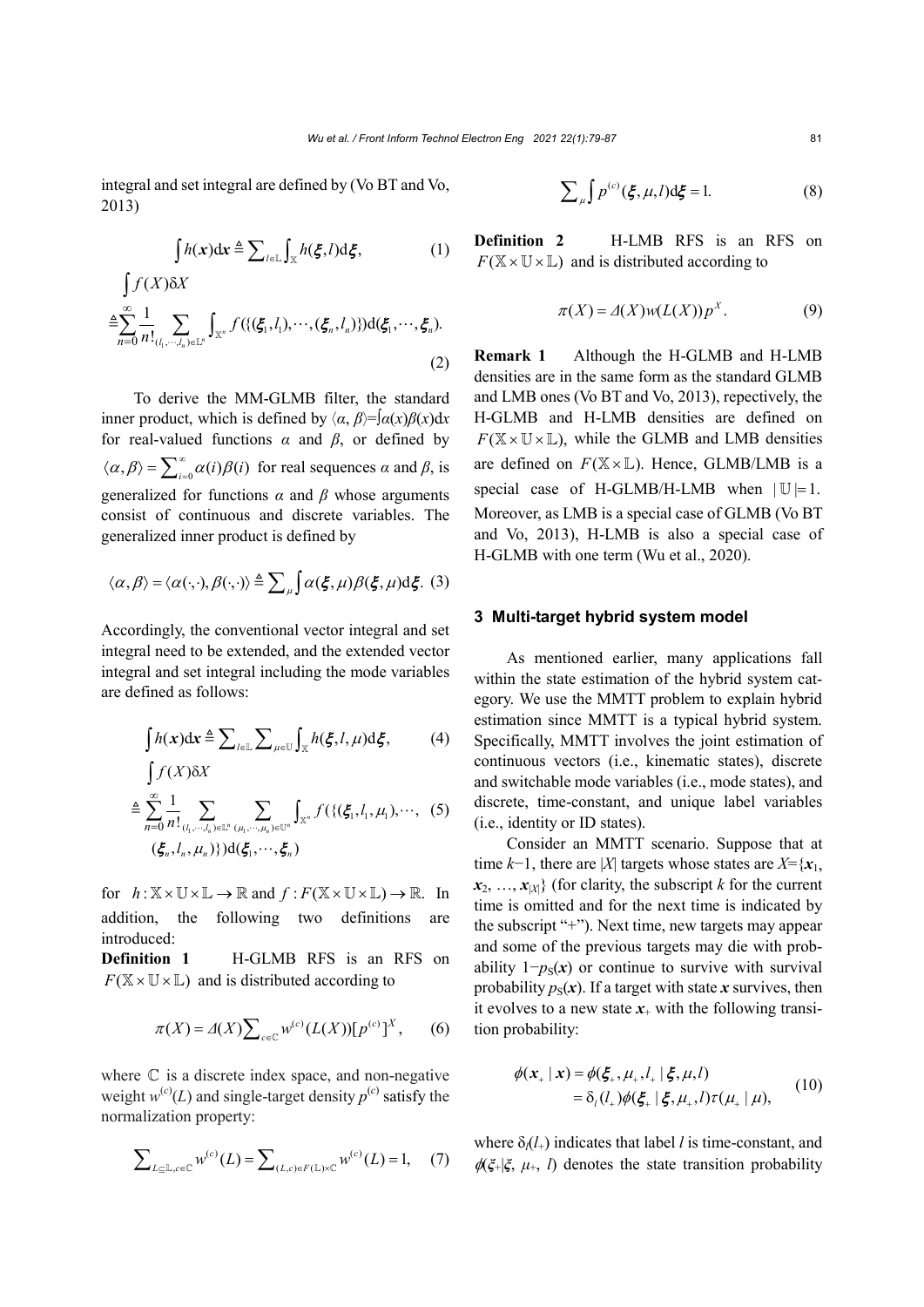density.  $\tau(\mu_{+}|\mu)$  is the mode transition probability from  $\mu$  to  $\mu$ <sub>+</sub> and satisfies

$$
\sum_{\mu_{+}} \tau(\mu_{+} | \mu) = 1. \tag{11}
$$

**Remark 2** In some applications, mode transition depends on the continuous state and can be described by a continuous-state-dependent mode transition probability (Seah and Hwang, 2009). Nevertheless, the mode transition probability is assumed to be independent of the continuous state in an IMM algorithm and MM versions of RFS methods.

If the newborn targets and surviving targets are independent, then the multi-target transition kernel (incorporating the mode variable, the target spawning case is omitted here) can be obtained by (Vo BT and Vo, 2013; Vo BN et al., 2014)

$$
\phi(X_+ | X)
$$
  
=  $\pi_s(X_+ \cap (\mathbb{X} \times \mathbb{U} \times \mathbb{L}) | X) \pi_{\gamma}(X_+ - (\mathbb{X} \times \mathbb{U} \times \mathbb{L}))$ , (12)

where the density of set  $B$  of the newborn targets is assumed to be H-LMB, i.e.,

$$
\pi_{\gamma}(B) = \Delta(B) w_{\gamma}(L(B)) p_{\gamma}^{B}, \qquad (13)
$$

and the set *S* of the surviving targets is distributed according to

$$
\pi_{S}(S \mid X) = \Delta(S)\Delta(X) 1_{L(X)}(L(S))[\Phi(S; \cdot)]^{X} \quad (14)
$$

with

$$
\Phi(S; \xi, \mu, l) = [1 - 1_{L(S)}(l)] q_S(\xi, \mu, l) \n+ \sum_{(\xi_*, \mu_*, l_*) \in S} \delta_l(l_*) p_S(\xi, \mu, l) \phi(\xi_* | \xi, l, \mu_*) \tau(\mu_* | \mu).
$$
\n(15)

For multiple targets with a multi-target state  $X = \{x_1, x_2, ..., x_{|X|}\}\$ at time *k*, the measurements received by a sensor are represented as  $Z = \{z_1, z_2, \ldots, z_n\}$ *z*|*Z*| }. Some of these measurements may come from Poisson clutter with intensity *κ* and some may originate from the detected targets. Each target with a single-target state  $x = [\xi, \mu, l] \in X$  is detected with the detection probability  $p_D(x)$ . Conditional on detection, the probability density function of observation *z*∈*Z* originating from this target is denoted by the single-target likelihood *g*(*z*|*x*).

If measurements are independent of clutter and each detection from detected targets, the multi-target likelihood (like the single-target transition and multi-target transition kernel  $\phi(\cdot)$ , the single-target likelihood and multi-target likelihood use the same symbol  $g(\cdot|\cdot)$ , but they can be easily distinguished by their arguments), including the mode variable, can be obtained by (Vo BT and Vo, 2013; Vo BN et al., 2014)

$$
g(Z \mid X) = e^{-\langle \kappa, 1 \rangle} \kappa^Z \sum_{\theta \in \Theta} \delta_{\theta^{-1}(\{0 : |Z|\})} (L(X)) [\varphi_Z(\cdot; \theta)]^X,
$$
\n(16)

where  $\Theta$  is the set of positive 1-1 maps and  $\theta: \mathbb{L} \to \{0: |Z| \} \triangleq \{0, 1, \dots, |Z| \}$  (Vo BN et al., 2017), satisfying that if  $\theta(l) = \theta(l') > 0$ , then *l*=*l'* (i.e., no two distinct labels are mapped to the same positive measurement index).

$$
\varphi_Z(\mathbf{x}; \theta) = \delta_0(\theta(l))(1 - p_\text{D}(\mathbf{x})) + [1 - \delta_0(\theta(l))] p_\text{D}(\mathbf{x}) g(z_{\theta(l)} | \mathbf{x}) / \kappa(z_{\theta(l)}).
$$
\n(17)

# **4 MM-GLMB filter**

For the above multi-target hybrid system, a general solution is the MM-GLMB filter, which is described by the following two propositions (Wu et al., 2020):

**Proposition 1**  $\mathbb{L}$  and  $\mathbb{B}$  are denoted by the label space for (survived) targets at time *k* (including those born prior to *k*) and the label space for targets born at time *k*. If the birth density is H-LMB (with birth label space  $\mathbb{B}$ ) as given in Eq. (13), the prior multitarget density is H-GLMB (with label space  $L$ ) as given in Eq. (6), and the multi-target transition kernel is as given in Eq. (12), then the predicted multi-target density is also H-GLMB given by

$$
\pi_+(X_+) = \Delta(X_+) \sum_{c \in \mathbb{C}} w_+^{(c)} (L(X_+)) [p_+^{(c)}]^{X_+} \quad (18)
$$

with label space  $\mathbb{L}_{+} = \mathbb{L} \cup \mathbb{B}$  and

$$
w_{+}^{(c)}(L) = w_{\rm S}^{(c)}(L \cap \mathbb{L})w_{\gamma}(L - \mathbb{L}), \tag{19}
$$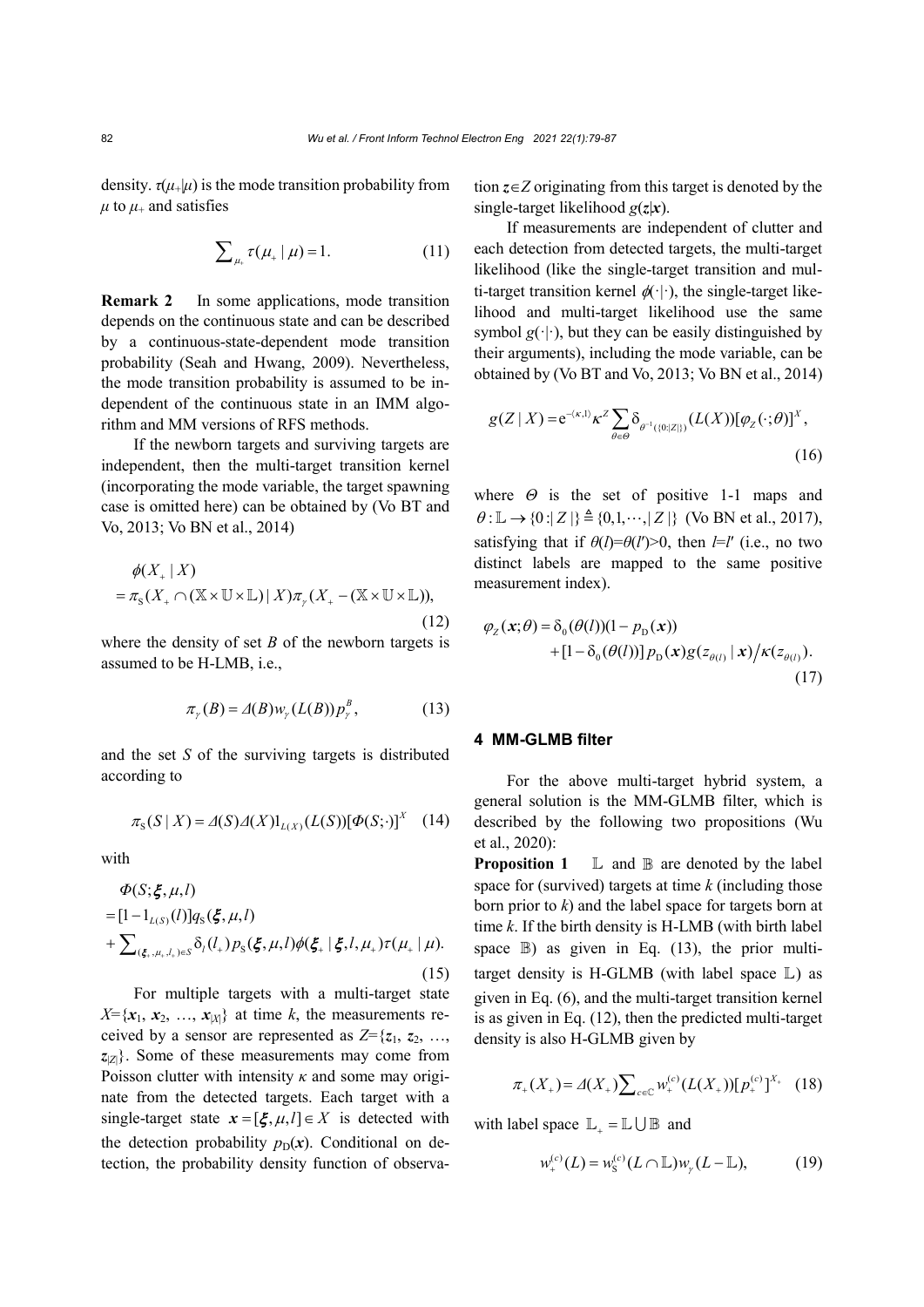$$
p_{+}^{(c)}(\xi_{+},\mu_{+},l)
$$
  
=1<sub>L</sub>(l) $p_{+S}^{(c)}(\xi_{+},\mu_{+},l)+1_{B}(l)p_{\gamma}(\xi_{+},\mu_{+},l),$  (20)

$$
w_{\rm S}^{(c)}(L) = [\eta_{\rm S}^{(c)}]^L \sum_{I \supseteq L} [1 - \eta_{\rm S}^{(c)}]^{I-L} w^{(c)}(I), \tag{21}
$$

$$
\eta_{\rm S}^{(c)}(l) = \langle p_{\rm S}(\cdot,\cdot,l), p^{(c)}(\cdot,\cdot,l) \rangle, \tag{22}
$$

$$
p_{+,S}^{(c)}(\xi_+, \mu_+, l)
$$
  
= 
$$
\frac{\langle p_S(\cdot, \cdot, l)\phi(\xi_+ | \cdot, \mu_+, l)\tau(\mu_+ | \cdot), p^{(c)}(\cdot, \cdot, l)\rangle}{\eta_S^{(c)}(l)},
$$
 (23)

where  $w<sub>y</sub>(L)$  and  $p<sub>y</sub>$  are given in the birth model (13). **Proposition 2** If the predicted multi-target density is H-GLMB (18) and the multi-target likelihood is given by Eq. (16), then the posterior density is also H-GLMB in the form of

$$
\pi(X|Z) = \Delta(X) \sum_{c \in \mathbb{C}} \sum_{\theta \in \Theta} w_Z^{(c,\theta)}(L(X)) [p^{(c,\theta)}(\cdot|Z)]^X, (24)
$$

where

$$
w_Z^{(c,\theta)}(L) = \frac{\delta_{\theta^{-1}(\{0:|Z|\})}(L)[\eta_Z^{(c,\theta)}]^L w^{(c)}(L)}{\sum_{c \in \mathcal{C}} \sum_{\theta \in \Theta} \sum_{J \subseteq L} \delta_{\theta^{-1}(\{0:|Z|\})}(J)[\eta_Z^{(c,\theta)}]^J w^{(c)}(J)}, (25)
$$

$$
p^{(c,\theta)}(\xi,\mu,l\,|\,Z) = \frac{p^{(c)}(\xi,\mu,l)\varphi_Z(\xi,\mu,l;\theta)}{\eta_Z^{(c,\theta)}(l)},\quad(26)
$$

$$
\eta_z^{(c,\theta)}(l) = \langle p^{(c)}(\cdot,\cdot,l), \varphi_z(\cdot,\cdot,l;\theta) \rangle. \tag{27}
$$

**Remark 3** Propositions 1 and 2 complete the MM-GLMB filter, which was used in tracking multiple maneuvering targets hidden in the Doppler blind zone (Wu et al., 2020). These two propositions are consistent with the results in Jiang et al. (2016), Punchihewa et al. (2016), Punchihewa (2017), and Yi et al. (2017). Formally, Propositions 1 and 2 are similar to Propositions 8 and 7 (which complete the GLMB filter) in Vo BT and Vo (2013), respectively. The key difference between the MM-GLMB and GLMB filters is the incorporation of the mode variable in the former. Actually, the GLMB filter is a special case of the MM-GLMB filter when  $|U|=1$ . Intuitively, the MM-GLMB filter can be obtained from the GLMB filter through variable substitution (i.e., replacing the original state *ξ* in the GLMB filter with the augmented state  $(\xi, \mu)$ ). The above-mentioned variable substitution is partially the idea adopted in Jiang et al. (2016), Punchihewa et al. (2016), Punchihewa (2017), and Yi et al. (2017). Nevertheless, the soundproof or specific derivation of the MM-GLMB filter was not provided.

## **5 Exact derivation**

# **5.1 Motivation of the derivation**

To clarify this work, i.e., why the existing MM-GLMB filter should be derived, we use the PHD filter as an example for comparison and elaboration.

The PHD filter includes the following prediction and update equations:

$$
v_{+}(\xi) = v_{\gamma}(\xi) + \int p_{\rm S}(\xi')\phi(\xi \,|\, \xi')v(\xi')\mathrm{d}\xi',\tag{28}
$$

$$
v(\xi) = [1 - pD(\xi)]v+(\xi)
$$
  
+ 
$$
\sum_{z \in Z} \frac{p_{D}(\xi)g(z|\xi)v_{+}(\xi)}{\kappa(z) + \int p_{D}(\xi)g(z|\xi)v_{+}(\xi)d\xi}
$$
 (29)

where *v* denotes the prior intensity if its argument is *ξ*′ or the posterior intensity if its argument is  $\xi$ ,  $v_+$  the predicted intensity at time  $k$ ,  $v<sub>y</sub>$  the newborn intensity at time  $k$ ,  $Z$  the measurement set,  $p<sub>S</sub>$  the survival probability,  $\phi(\cdot)$  the transition density,  $p_D$  the detection probability, and  $g(\cdot|\cdot)$  the measurement likelihood.

Through variable substitution and using the generalized inner product (3), an MM extension of the PHD filter (i.e., the MM-PHD filter) can be obtained as follows:

$$
v_{+}(\xi,\mu) = v_{\gamma}(\xi,\mu) + \sum_{\mu'} \left[ \int p_{\rm S}(\xi',\mu') \right]
$$

$$
\phi(\xi,\mu \mid \xi',\mu') v(\xi',\mu') \left[ \mathrm{d}\xi',\right]
$$
(30)

$$
v(\xi, \mu)
$$
  
\n
$$
= [1 - pD(\xi, \mu)]v_{+}(\xi, \mu)
$$
  
\n
$$
+ \sum_{z \in Z} \frac{p_{D}(\xi, \mu)g(z|\xi, \mu)v_{+}(\xi, \mu)}{K(z) + \sum_{\tilde{\mu}} \int p_{D}(\tilde{\xi}, \tilde{\mu})g(z|\tilde{\xi}, \tilde{\mu})v_{+}(\tilde{\xi}, \tilde{\mu})d\tilde{\xi}}.
$$
\n(31)

The above process of using variable substitution to extend the PHD filter to the MM-PHD filter is straightforward because, for the PHD filter, the state variable involves only a random vector *ξ*. However, the generalization from the GLMB filter to the MM-GLMB filter is not straightforward, because the state variable of the MM-GLMB filter involves a labeled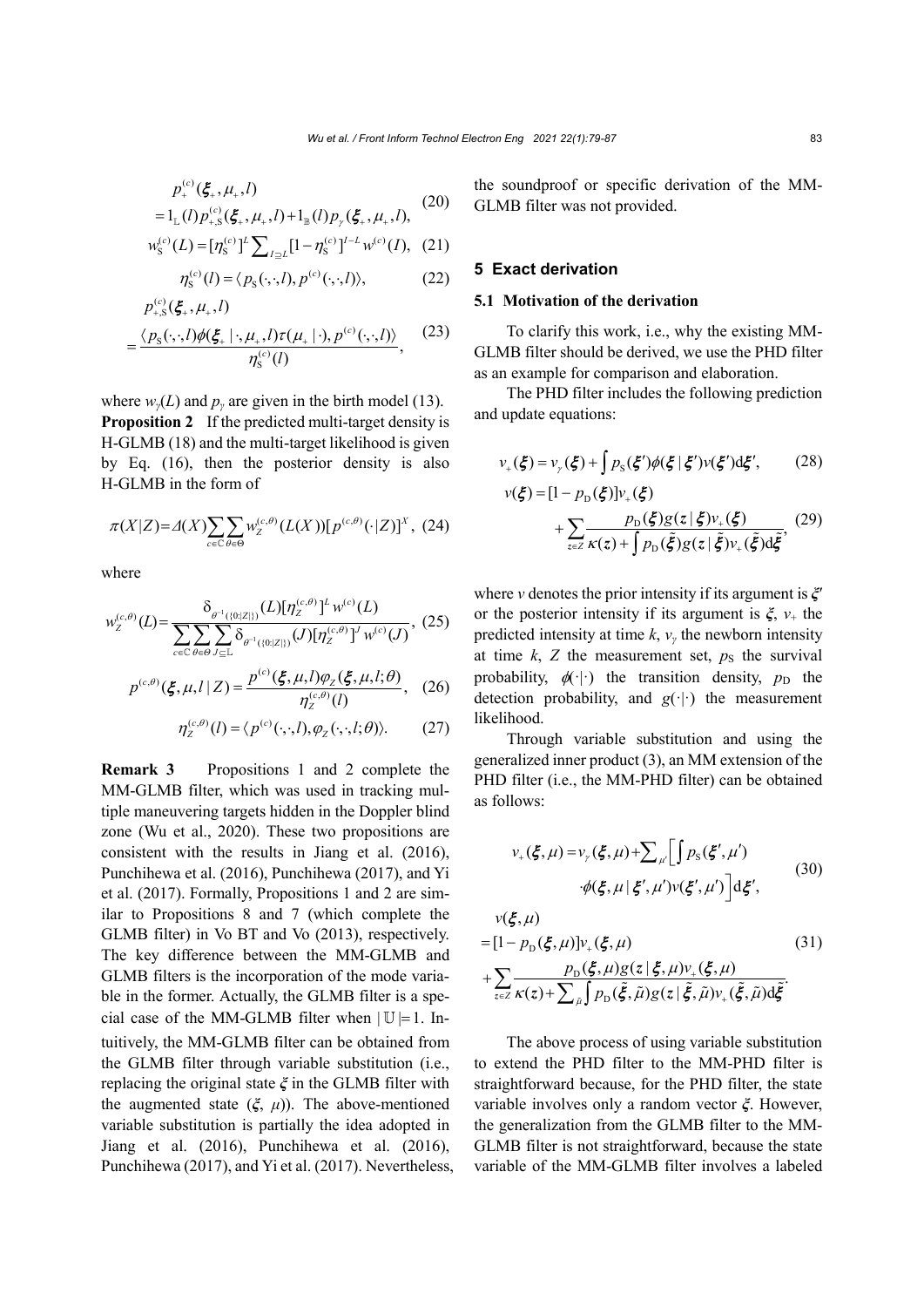RFS *X*<sup>+</sup> according to Eq. (18) or *X* according to Eq. (24).

Essentially, the GLMB filter is derived from the following multi-target Bayesian filter (Mahler, 2007):

$$
\pi_+(X_+) = \int \phi(X_+ \mid X) \pi(X) \delta X, \tag{32}
$$

$$
\pi(X \mid Z) = \frac{g(Z \mid X)\pi(X)}{\int g(Z \mid X)\pi(X)\delta X}.\tag{33}
$$

Note that for the standard GLMB filter, the labeled multi-target states  $X_+$  and  $X$  are defined on  $F(\mathbb{X} \times \mathbb{L})$ ; i.e., the labeled multi-target states do not contain the mode variable.

If we use variable substitution to extend the GLMB filter to the MM-GLMB filter, it is unclear how to define the set integral of the labeled RFS in Eqs. (32) and (33). In addition, one of the important properties of the GLMB filter is that the GLMB density is closed under the Chapman-Kolmogorov equation and Bayes update (Vo BT and Vo, 2013). Therefore, it is unclear whether directly incorporating the augmented discrete state changes the closure property of the GLMB filter. Unfortunately, these two problems have not been answered in Jiang et al. (2016), Punchihewa et al. (2016), Punchihewa (2017), and Yi et al. (2017). To solve the first problem, we introduce the definition in Eq. (5), which is extended from the conventional set integral (2) that does not contain the mode variable. Next, we will solve the second problem, which is to strictly derive the MM-GLMB filter.

#### **5.2 Lemma required in the derivation**

In the derivation of both Propositions 1 and 2, the following lemma is deployed:

**Lemma 1** For  $h: F(\mathbb{L}) \to \mathbb{R}$  and  $g: \mathbb{X} \times \mathbb{U} \times \mathbb{L} \to \mathbb{R}$ being integrable on  $X$ , we have

$$
\int \Delta(X)h(L(X))g^X \delta X
$$
  
=  $\sum_{L \subset L} h(L) [\sum_{\mu} g(\xi, \mu, \cdot) d\xi]^{L}$ . (34)

**Proof** From Eq. (5), we have Eq. (35), where the second to the last lines follow the symmetry of  $h({l_1, ..., l_n})$   $\prod_{i=1}^n \sum_{\mu_i \in U} \int g(\xi_i, \mu_i, l_i) d\xi_i$  in  $(l_1, ..., l_n)$ and Lemma 12 in Vo BT and Vo (2013). Furthermore, the double sums in the second to the last lines of Eq. (35) can be combined as a sum over the subset of L and the last line.

$$
\int \Delta(X)h(L(X))g^X \delta X
$$
\n
$$
= \sum_{n=0}^{\infty} \frac{1}{n!} \sum_{(l_1, \dots, l_n) \in \mathbb{L}^n} \delta_n(|\{l_1, \dots, l_n\}|)h(\{l_1, \dots, l_n\})
$$
\n
$$
\cdot \sum_{(\mu_1, \dots, \mu_n) \in \mathbb{U}^n} \prod_{i=1}^n \int g(\xi_i, \mu_i, l_i) d\xi_i
$$
\n
$$
= \sum_{n=0}^{\infty} \sum_{(l_1, \dots, l_n) \in F_n(\mathbb{L})} h(\{l_1, \dots, l_n\}) \prod_{i=1}^n \sum_{\mu_i \in \mathbb{U}} \int g(\xi_i, \mu_i, l_i) d\xi_i
$$
\n
$$
= \sum_{L \subseteq \mathbb{L}} h(L) \Big[ \sum_{\mu} \int g(\xi, \mu, \cdot) d\xi \Big]^L.
$$
\n(35)

**Remark 4** Lemma 1 is an extension of Lemma 3 in Vo BT and Vo (2013), and the mode variable is considered. Using Lemma 1, we derive Propositions 1 and 2.

## **5.3 Derivation of Proposition 1**

By  $B = X_+ - \mathbb{X} \times \mathbb{U} \times \mathbb{L}$  and  $S = X_+ \cap \mathbb{X} \times \mathbb{U} \times \mathbb{L}$  and by substituting multi-target transition kernel (12) into the Chapman-Kolmogorov equation, we have the following predicted multi-target density:

$$
\pi_+(X_+) = \int \phi(X_+ | X) \pi(X) \delta X
$$
  
=  $\pi_\gamma(B) \int \pi_S(S | X) \pi(X) \delta X$  (36)  
=  $\pi_\gamma(B) \pi_S(S)$ ,

where the birth density  $\pi_{\nu}(B)$  is given by Eq. (13). Hence, the key lies in the calculation of the density  $\pi_S(S)$  of the surviving multi-target state, which is calculated by Eq. (37):

$$
\pi_{s}(S)
$$
\n
$$
= \int \pi_{s}(S|X)\pi(X)\delta X
$$
\n
$$
= \Delta(S)\int 1_{L(X)}(L(S))[\Phi(S; \cdot)]^{X} \Delta(X)
$$
\n
$$
\cdot \sum_{c \in C} w^{(c)}(L(X))[\rho^{(c)}]^{X} \delta X
$$
\n
$$
= \Delta(S)\sum_{c \in C} \int \Delta(X)1_{L(X)}(L(S))
$$
\n
$$
\cdot w^{(c)}(L(X))[\Phi(S; \cdot), \rho^{(c)}]^{X} \delta X
$$
\n
$$
= \Delta(S)\sum_{c \in C} \sum_{I \subseteq L} 1_{I}(L(S))w^{(c)}(I)\prod_{\ell \in I} \langle \Phi(S; \cdot, \cdot, I), \rho^{(c)}(\cdot, \cdot, I) \rangle,
$$
\n(37)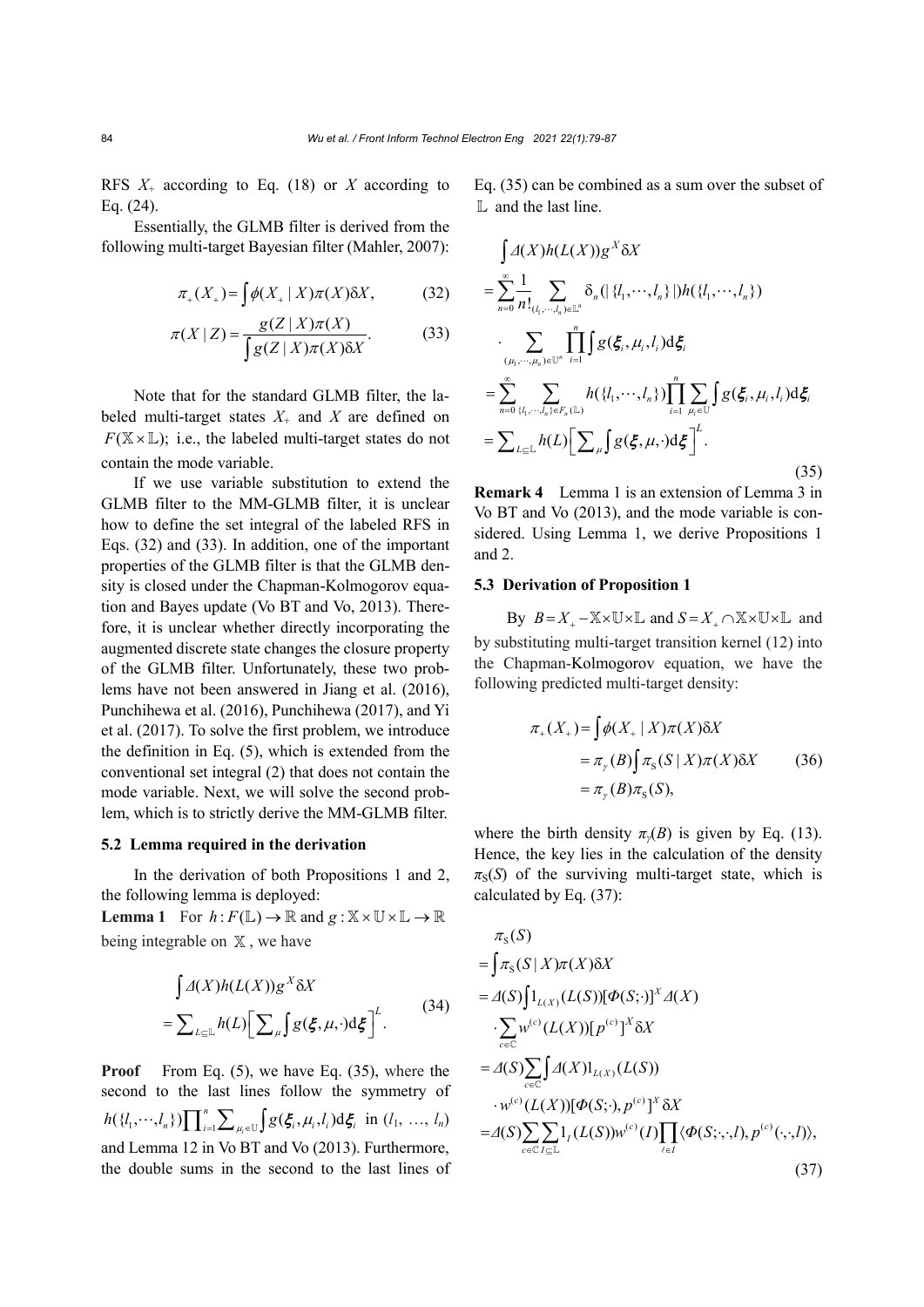where  $\pi(X)$  and  $\pi_S(S|X)$  are given by Eqs. (6) and (14), respectively. The last line of Eq. (37) follows Lemma 1. Due to the existence of the  $1/(L(S))$  term, we consider only *I*⊇*L*(*S*). In Eq. (37), the term  $\prod_{l \in I} \langle \Phi(S; \cdot, \cdot, l), p^{(c)}(\cdot, \cdot, l) \rangle$  is calculated as Eq. (38):

$$
\prod_{l \in I} \langle \Phi(S; \cdot, \cdot, l), p^{(c)}(\cdot, \cdot, l) \rangle \n= \prod_{l \in L(S)} \langle \Phi(S; \cdot, \cdot, l), p^{(c)}(\cdot, \cdot, l) \rangle \prod_{l \in I - L(S)} \langle \Phi(S; \cdot, \cdot, l), p^{(c)}(\cdot, \cdot, l) \rangle \n= \prod_{l \in L(S)} \sum_{(x_*, \mu_*, l_*) \in S} \langle p_S(\cdot, \cdot, l) \phi(\xi_+, \cdot, \mu_*, l) \tau(\mu_+ | \cdot), p^{(c)}(\cdot, \cdot, l) \rangle \n\cdot \delta_l(l_+) \prod_{\ell \in I - L(S)} \langle q_S(\cdot, \cdot, l), p^{(c)}(\cdot, \cdot, l) \rangle \n= \prod_{l \in L(S)} \sum_{(x_*, \mu_*, l_*) \in S} \delta_l(l_+) p_{+,S}^{(c)}(\xi_+, \mu_*, l) \eta_S^{(c)}(l) \prod_{l \in I - L(S)} q_S^{(c)}(l) \n= \prod_{(x_*, \mu_*, l) \in S} p_{+,S}^{(c)}(\xi_+, \mu_*, l) \eta_S^{(c)}(l) \prod_{l \in I - L(S)} q_S^{(c)}(l) \n= [p_{+,S}^{(c)}]^S [\eta_S^{(c)}]^{L(S)} [q_S^{(c)}]^{I - L(S)},
$$
\n(38)

where  $p_{+,S}^{(c)}(\xi_*, \mu_*, l)$  is given by Eq. (23) and

$$
\eta_{\rm S}^{(c)}(l)
$$
\n
$$
= \sum_{\mu_{\star}} \int \langle p_{\rm S}(\cdot, \cdot, l) \phi(\xi_{+} | \cdot, \mu_{+}, l) \tau(\mu_{+} | \cdot), p^{(c)}(\cdot, \cdot, l) \rangle d\xi_{+}
$$
\n
$$
= \langle p_{\rm S}(\cdot, \cdot, l), p^{(c)}(\cdot, \cdot, l) \rangle, \tag{39}
$$
\n
$$
q_{\rm S}^{(c)}(l) = \langle q_{\rm S}(\cdot, \cdot, l), p^{(c)}(\cdot, \cdot, l) \rangle = 1 - \eta_{\rm S}^{(c)}(l). \tag{40}
$$

In Eq. (39), Eq. (11) is used.

Hence, substituting Eq. (38) into Eq. (37) yields

$$
\pi_{\mathcal{S}}(S) = \Delta(S) \sum_{c \in \mathbb{C}} \sum_{I \subseteq \mathbb{L}} 1_{I}(L(S)) w^{(c)}(I) [p_{+,S}^{(c)}]^S [\eta_{\mathcal{S}}^{(c)}]^{L(S)} [q_{\mathcal{S}}^{(c)}]^{I-L(S)} \n= \Delta(S) \sum_{c \in \mathbb{C}} w_{\mathcal{S}}^{(c)}(L(S)) [p_{+,S}^{(c)}]^S,
$$
\n(41)

where  $w_s^{(c)}(L)$  is given by Eq. (21).

Furthermore, substituting Eqs. (13) and (41) into Eq. (36) yields

$$
\pi_{+}(X_{+})
$$
\n
$$
= \Delta(B)\Delta(S)\sum_{c \in \mathbb{C}} w_{\gamma}(L(B))w_{S}^{(c)}(L(S))[p_{\gamma}]^{\beta}[p_{+S}^{(c)}]^{S}
$$
\n
$$
= \Delta(X_{+})\sum_{c \in \mathbb{C}} w_{\gamma}(L(X_{+}) - \mathbb{L})w_{S}^{(c)}(L(X_{+}) \cap \mathbb{L})[p_{+}^{(c)}]^{X_{+}}
$$
\n
$$
= \Delta(X_{+})\sum_{c \in \mathbb{C}} w_{+}^{(c)}(L(X_{+}))[p_{+}^{(c)}]^{X_{+}},
$$
\n(42)

where  $w_{+}^{(c)}(L)$  and  $p_{+}^{(c)}(\xi_{+}, \mu_{+}, l)$  are given in Eqs. (19) and (20), respectively.

#### **5.4 Derivation of Proposition 2**

The posterior multi-target density can be obtained from the Bayes rule (Eq. (33)). Given the multi-target likelihood  $g(Z|X)$  (Eq. (16)) and the predicted density  $\pi(X)$  (Eq. (6)) of the H-GLMB, the numerator in Eq. (33) is calculated as follows:

$$
g(Z | X) \pi(X)
$$
  
=  $\Delta(X) e^{-(\kappa, 1)} \kappa^Z \sum_{c \in \mathbb{C}} \sum_{\theta \in \Theta} \delta_{\theta^{-1}(\{0: |Z|\})} (L(X))$  (43)  
 $\cdot w^{(c)}(L(X)) [\eta_Z^{(c, \theta)}]^{L(X)} [p^{(c, \theta)}(\cdot |Z)]^X,$ 

where  $p^{(c,\theta)}(\xi, \mu, l | Z)$  and  $\eta^{(c,\theta)}_z(l)$  are given by Eqs. (26) and (27), respectively.

Furthermore, the integral of Eq. (43), i.e., the denominator in Eq. (33), is obtained as Eq. (44):

$$
\int g(Z \mid X)\pi(X)\delta X
$$
\n
$$
= e^{-\langle \kappa, 1 \rangle} \kappa^{Z} \sum_{c \in \mathbb{C}} \sum_{\theta \in \Theta} \int \Delta(X) \ \delta_{\theta^{-1}(\{0:|Z|\})} (L(X))
$$
\n
$$
\cdot w^{(c)} (L(X)) [\eta_{Z}^{(c,\theta)}]^{L(X)} [p^{(c,\theta)}(\cdot |Z)]^{X} \delta X
$$
\n
$$
= e^{-\langle \kappa, 1 \rangle} \kappa^{Z} \sum_{c \in \mathbb{C}} \sum_{\theta \in \Theta} \sum_{J \subseteq \mathbb{L}} \delta_{\theta^{-1}(\{0:|Z|\})} (J) w^{(c)}(J) [\eta_{Z}^{(c,\theta)}]^{J},
$$
\n
$$
(44)
$$

where the last line follows Lemma 1.

Finally, substituting Eqs. (43) and (44) into Eq. (33) yields the posterior multi-target density:

$$
\pi(X|Z) = \Delta(X) \sum_{c \in \mathbb{C}} \sum_{\theta \in \Theta} w_Z^{(c,\theta)}(L(X)) [p^{(c,\theta)}(\cdot | Z)]^X, (45)
$$

where  $w_{Z}^{(c,\theta)}(L)$  is given by Eq. (25).

In summary, both the predicted and updated multi-target densities are H-GLMB distributions according to Eqs. (42) and (45). In other words, the H-GLMB density is closed under the Chapman-Kolmogorov prediction and Bayes update for multitarget hybrid systems.

# **6 Conclusions**

In this study, we have extended traditional (single-target) hybrid systems to multi-target hybrid systems with a focus on the multi-maneuvering-target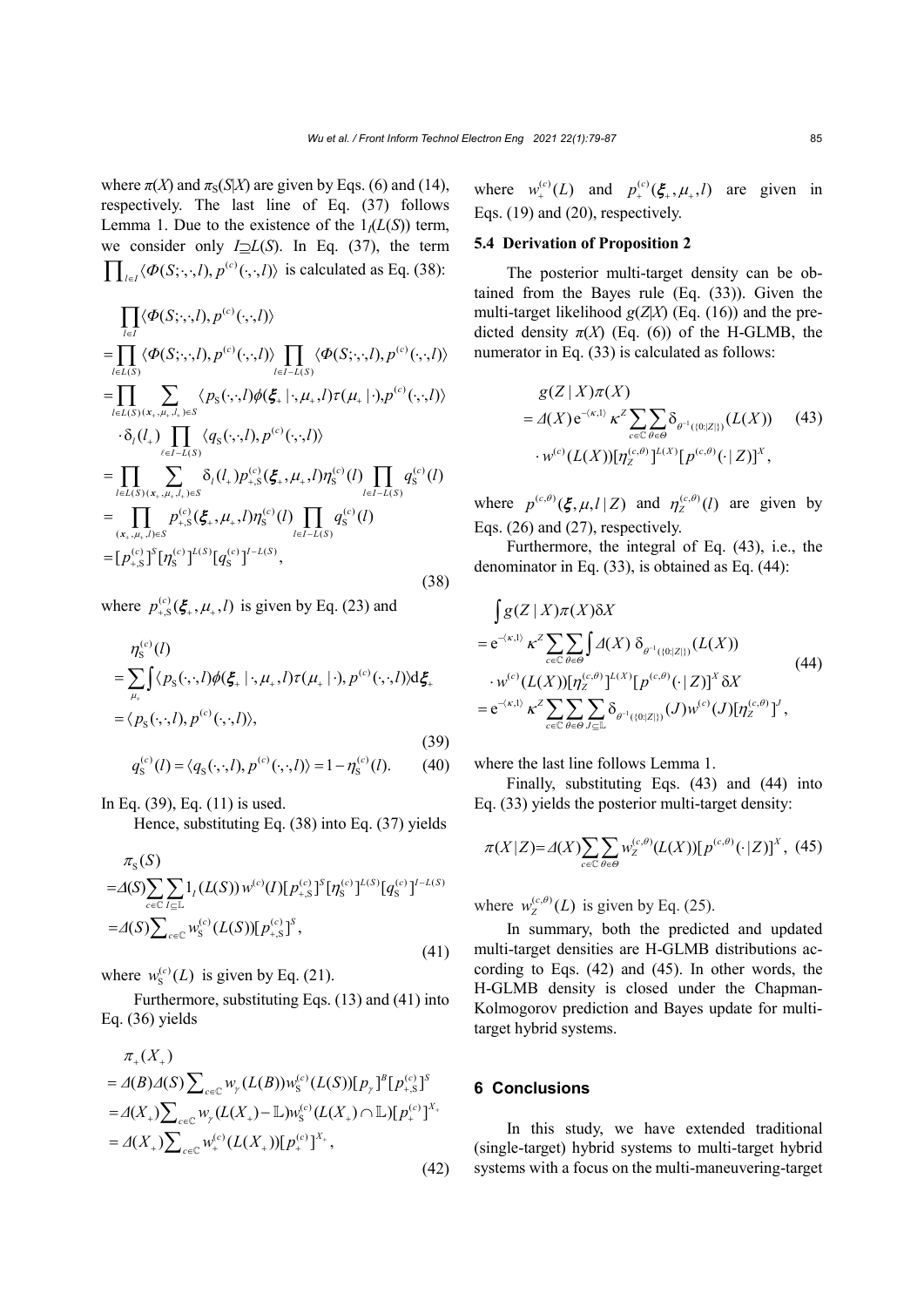tracking system, which consists of a continuous state, a discrete and switchable state, and a discrete, timeconstant, and unique state. We have also provided an exact derivation of the MM-GLMB filter, which is a state estimation solution to multi-target hybrid systems.

## **Contributors**

Weihua WU designed the research. Weihua WU, Mao ZHENG, Xun FENG, and Zewen GUAN drafted the manuscript. Yichao CAI and Hongbin JIN helped organize the manuscript. Weihua WU revised and finalized the paper.

#### **Compliance with ethics guidelines**

Weihua WU, Yichao CAI, Hongbin JIN, Mao ZHENG, Xun FENG, and Zewen GUAN declare that they have no conflict of interest.

#### **References**

- Bar-Shalom Y, Challa S, Blom HAP, 2005. IMM estimator versus optimal estimator for hybrid systems. *IEEE Trans Aerosp Electron Syst*, 41(3):986-991. https://doi.org/10.1109/TAES.2005.1541443
- Chang CB, Athans M, 1978. State estimation for discrete systems with switching parameters. *IEEE Trans Aerosp Electron Syst*, 14(3):418-425. https://doi.org/10.1109/taes.1978.308603
- Dunne D, Kirubarajan T, 2013. Multiple model multi-Bernoulli filters for manoeuvering targets. *IEEE Trans Aerosp Electron Syst*, 49(4):2679-2692. https://doi.org/10.1109/TAES.2013.6621845
- Fortmann TE, Bar-Shalom Y, Scheffe M, 1980. Multi-target tracking using joint probabilistic data association. Proc 19<sup>th</sup> IEEE Conf on Decision and Control Including the Symp on Adaptive Processes, p.807-812. https://doi.org/10.1109/CDC.1980.271915
- Georgescu R, Willett P, 2012. The multiple model CPHD tracker. *IEEE Trans Signal Process*, 60(4):1741-1751. https://doi.org/10.1109/TSP.2012.2183128
- Hwang I, Balakrishnan H, Tomlin C, 2006. State estimation for hybrid systems: applications to aircraft tracking. *IEE Proc Contr Theory Appl*, 153(5):556-566. https://doi.org/10.1049/IP-CTA:20050053
- Jiang M, Yi W, Hoseinnezhad R, et al., 2016. Adaptive Vo-Vo filter for maneuvering targets with time-varying dynamics. Proc 19th Int Conf on Information Fusion, p.666-672.
- Li XR, Jilkov VP, 2005. Survey of maneuvering target tracking. Part V: multiple-model methods. *IEEE Trans Aerosp Electron Syst*, 41(4):1255-1321.

https://doi.org/10.1109/TAES.2005.1561886

- Mahler RPS, 2007. Statistical Multisource-Multitarget Information Fusion. Artech House, Boston, USA.
- Mahler RPS, 2012. On multitarget jump-Markov filters. Proc 15<sup>th</sup> Int Conf on Information Fusion, p.149-156.
- Mahler RPS, 2014. Advances in Statistical Multisource-Multitarget Information Fusion. Artech House, Boston, USA.
- Papi F, Vo BN, Vo BT, et al., 2015. Generalized labeled multi-Bernoulli approximation of multi-object densities. *IEEE Trans Signal Process*, 63(20):5487-5497. https://doi.org/10.1109/TSP.2015.2454478
- Pasha SA, Vo BN, Tuan HD, et al., 2009. A Gaussian mixture PHD filter for jump Markov system models. *IEEE Trans Aerosp Electron Syst*, 45(3):919-936. https://doi.org/10.1109/TAES.2009.5259174
- Punchihewa Y, 2017. Efficient generalized labeled multi-Bernoulli filter for jump Markov system. Proc Int Conf on Control, Automation and Information Sciences, p.221- 226. https://doi.org/10.1109/ICCAIS.2017.8217580
- Punchihewa Y, Vo BT, Vo BN, 2016. A generalized labeled multi-Bernoulli filter for maneuvering targets. Proc 19<sup>th</sup> Int Conf on Information Fusion, p.980-986.
- Punithakumar K, Kirubarajan T, Sinha A, 2008. Multiplemodel probability hypothesis density filter for tracking maneuvering targets. *IEEE Trans Aerosp Electron Syst*, 44(1):87-98.

https://doi.org/10.1109/TAES.2008.4516991

Reid D, 1979. An algorithm for tracking multiple targets. *IEEE Trans Autom Contr*, 24(6):843-854.

https://doi.org/10.1109/TAC.1979.1102177

- Reuter S, Vo BT, Vo BN, et al., 2014. The labeled multi-Bernoulli filter. *IEEE Trans Signal Process*, 62(12):3246- 3260. https://doi.org/10.1109/TSP.2014.2323064
- Reuter S, Scheel A, Dietmayer K, 2015. The multiple model labeled multi-Bernoulli filter. Proc 18<sup>th</sup> Int Conf on Information Fusion, p.1574-1580.
- Seah CE, Hwang I, 2009. State estimation for stochastic linear hybrid systems with continuous-state-dependent transitions: an IMM approach. *IEEE Trans Aerosp Electron Syst*, 45(1):376-392.

https://doi.org/10.1109/TAES.2009.4805286

- Sithiravel R, McDonald M, Balaji B, et al., 2016. Multiple model spline probability hypothesis density filter. *IEEE Trans Aerosp Electron Syst*, 52(3):1210-1226. https://doi.org/10.1109/TAES.2016.140750
- Vo BN, Ma WK, 2006. The Gaussian mixture probability hypothesis density filter. *IEEE Trans Signal Process*, 54(11):4091-4104.

https://doi.org/10.1109/TSP.2006.881190

Vo BN, Vo BT, Phung D, 2014. Labeled random finite sets and the Bayes multi-target tracking filter. *IEEE Trans Signal Process*, 62(24):6554-6567. https://doi.org/10.1109/TSP.2014.2364014

- Vo BN, Vo BT, Hoang HG, 2017. An efficient implementation of the generalized labeled multi-Bernoulli filter. *IEEE Trans Signal Process*, 65(8):1975-1987. https://doi.org/10.1109/TSP.2016.2641392
- Vo BT, Vo BN, 2013. Labeled random finite sets and multiobject conjugate priors. *IEEE Trans Signal Process*, 61(13):3460-3475.